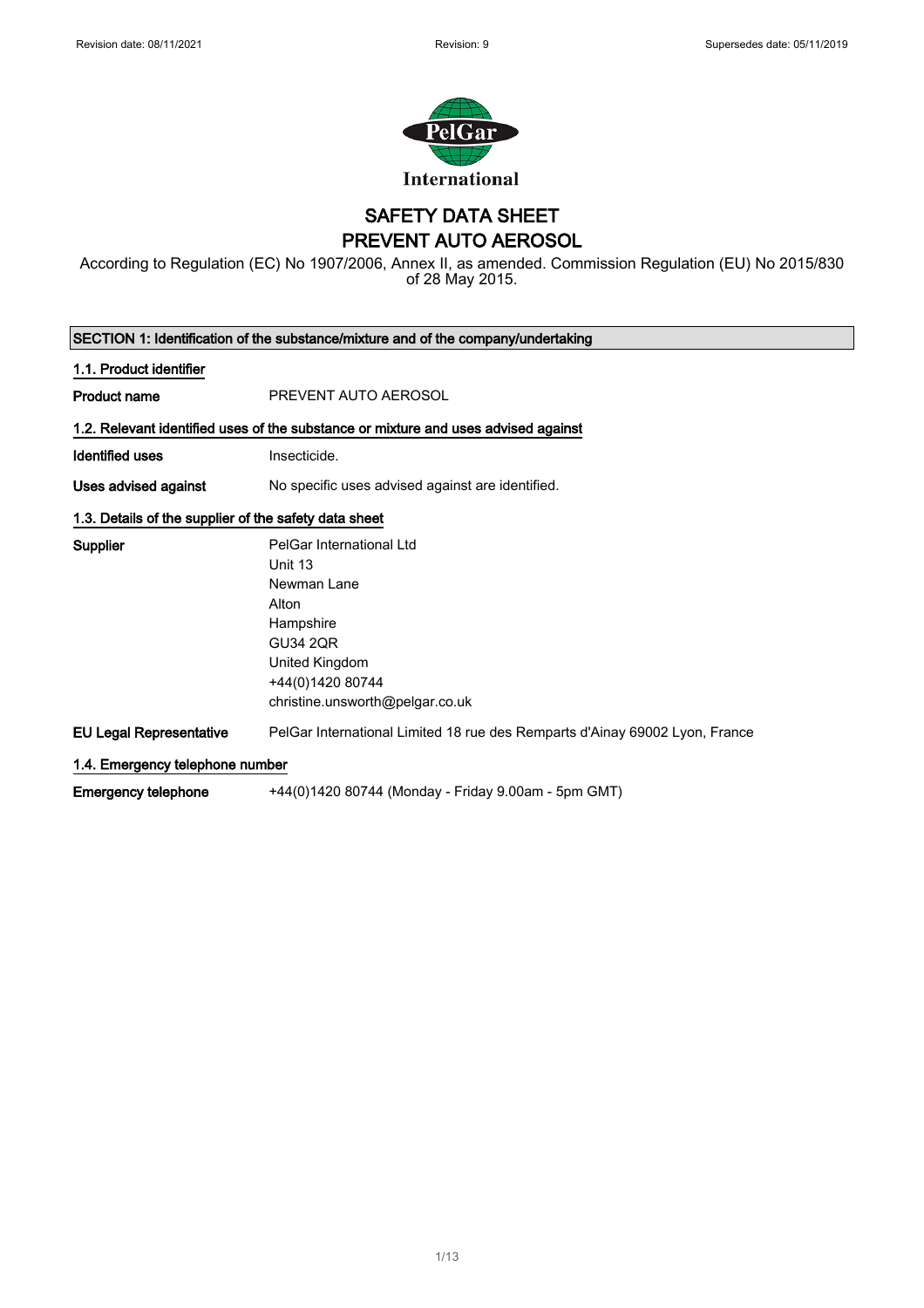| <b>National emergency telephone</b> Austria: +43 1 406 43 43 |                                                                         |
|--------------------------------------------------------------|-------------------------------------------------------------------------|
| number                                                       | Belgium: 070 245 245                                                    |
|                                                              | Bulgaria: +359 2 9154 233                                               |
|                                                              | Croatia: +3851 2348 342                                                 |
|                                                              | Cyprus: 1401                                                            |
|                                                              | Czech Republic: +420 224 919 293, +420 224 915 402                      |
|                                                              | Denmark: +45 8212 1212                                                  |
|                                                              | Estonia: 16662                                                          |
|                                                              | Finland: 0800 147 111                                                   |
|                                                              | France: +33 (0) 145 42 59 59                                            |
|                                                              | Germany: +44 (0)1420 80744 (9am-5pm Monday- Friday GMT)                 |
|                                                              | Greece: (0030) 2107793777                                               |
|                                                              | Hungary: +36-80-201-199                                                 |
|                                                              | Iceland: (+354) 543 1000 / 112                                          |
|                                                              | Ireland: Members of Public: +353 (01) 809 2166. (8am-10pm daily)        |
|                                                              | Ireland: Healthcare Professionals: +353 (01) 809 2566 (24 hour service) |
|                                                              | Italy: 0382-24444                                                       |
|                                                              | Latvia: +371 67042473                                                   |
|                                                              | Liechtenstein: +44 (0)1420 80744 (9am-5pm Monday- Friday GMT)           |
|                                                              | Lithuania: +370 (85) 2362052                                            |
|                                                              | Luxembourg: 8002 5500                                                   |
|                                                              | Malta: +44 (0)1420 80744 (9am-5pm Monday- Friday GMT)                   |
|                                                              | Netherlands: +31(0)30 274 8888 Healthcare Professionals only            |
|                                                              | Norway: 22 59 13 00                                                     |
|                                                              | Poland: +44 (0)1420 80744 (9am-5pm Monday- Friday GMT)                  |
|                                                              | Portugal: +351 800 250 250                                              |
|                                                              | Romania: +40213183606                                                   |
|                                                              | Slovakia: +421 2 5477 4166                                              |
|                                                              | Slovenia: 112                                                           |
|                                                              | Spain: +34 91 562 04 20                                                 |
|                                                              | Sweden: 112 – Begär Giftinformation                                     |

## SECTION 2: Hazards identification

| 2.1. Classification of the substance or mixture |                                                 |  |
|-------------------------------------------------|-------------------------------------------------|--|
| Classification (EC 1272/2008)                   |                                                 |  |
| <b>Physical hazards</b>                         | Aerosol 1 - H222, H229                          |  |
| <b>Health hazards</b>                           | Skin Sens. 1 - H317 Asp. Tox. 1 - H304          |  |
| <b>Environmental hazards</b>                    | Aguatic Acute 1 - H400 Aguatic Chronic 1 - H410 |  |
| 2.2. Label elements                             |                                                 |  |
| <b>Hazard pictograms</b>                        |                                                 |  |

Signal word **Danger** 

Hazard statements **H222 Extremely flammable aerosol.** H229 Pressurised container: may burst if heated. H317 May cause an allergic skin reaction. H410 Very toxic to aquatic life with long lasting effects.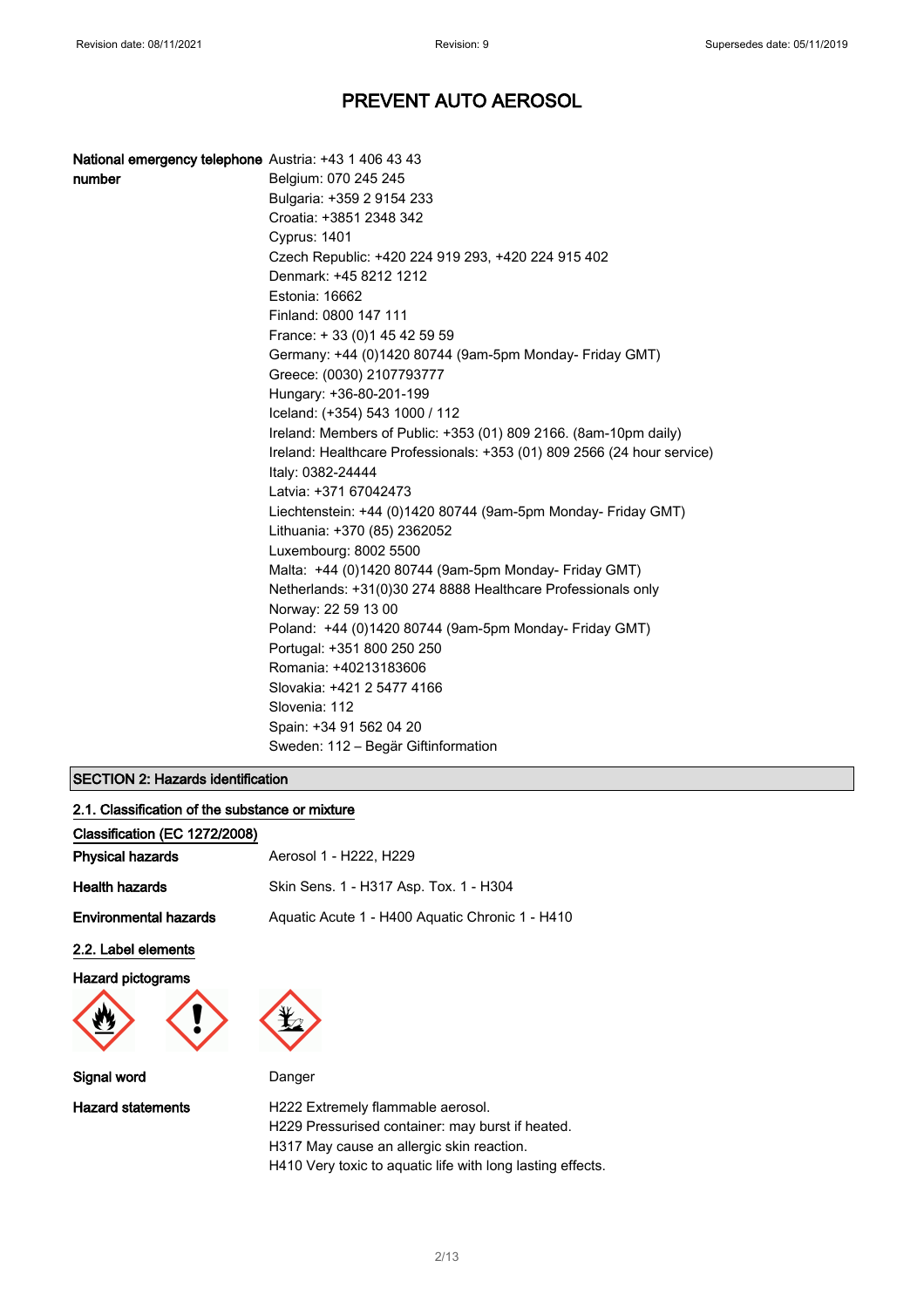| <b>Precautionary statements</b>                                         | P210 Keep away from heat, hot surfaces, sparks, open flames and other ignition sources. No<br>smoking.<br>P211 Do not spray on an open flame or other ignition source.<br>P251 Do not pierce or burn, even after use.<br>P261 Avoid breathing spray.<br>P272 Contaminated work clothing should not be allowed out of the workplace.<br>P273 Avoid release to the environment.<br>P280 Wear protective gloves/ protective clothing/ eye protection/ face protection.<br>P302+P352 IF ON SKIN: Wash with plenty of water.<br>P333+P313 If skin irritation or rash occurs: Get medical advice/ attention.<br>P362+P364 Take off contaminated clothing and wash it before reuse.<br>P391 Collect spillage.<br>P301+P310 IF SWALLOWED: Immediately call a POISON CENTER/ doctor.<br>P331 Do NOT induce vomiting.<br>P410+P412 Protect from sunlight. Do not expose to temperatures exceeding 50°C/122°F.<br>P501 Dispose of contents/ container in accordance with national regulations. |  |
|-------------------------------------------------------------------------|-------------------------------------------------------------------------------------------------------------------------------------------------------------------------------------------------------------------------------------------------------------------------------------------------------------------------------------------------------------------------------------------------------------------------------------------------------------------------------------------------------------------------------------------------------------------------------------------------------------------------------------------------------------------------------------------------------------------------------------------------------------------------------------------------------------------------------------------------------------------------------------------------------------------------------------------------------------------------------------|--|
| Supplemental label<br>information                                       | EUH 208 Contains Chrysanthemum Cinerariaefolium extract. May produce an allergic<br>reaction.                                                                                                                                                                                                                                                                                                                                                                                                                                                                                                                                                                                                                                                                                                                                                                                                                                                                                       |  |
| Contains                                                                | ODOURLESS KEROSINE, Pale Refined Pyrethrins (50%)                                                                                                                                                                                                                                                                                                                                                                                                                                                                                                                                                                                                                                                                                                                                                                                                                                                                                                                                   |  |
| 2.3. Other hazards                                                      |                                                                                                                                                                                                                                                                                                                                                                                                                                                                                                                                                                                                                                                                                                                                                                                                                                                                                                                                                                                     |  |
| This product does not contain any substances classified as PBT or vPvB. |                                                                                                                                                                                                                                                                                                                                                                                                                                                                                                                                                                                                                                                                                                                                                                                                                                                                                                                                                                                     |  |
| SECTION 3: Composition/information on ingredients                       |                                                                                                                                                                                                                                                                                                                                                                                                                                                                                                                                                                                                                                                                                                                                                                                                                                                                                                                                                                                     |  |
| 3.2. Mixtures                                                           |                                                                                                                                                                                                                                                                                                                                                                                                                                                                                                                                                                                                                                                                                                                                                                                                                                                                                                                                                                                     |  |

| PETROLEUM GASES, LIQUIFIED; PETROLEUM GAS                            |                          | 30-60% |
|----------------------------------------------------------------------|--------------------------|--------|
| CAS number: 68476-85-7                                               | EC number: 270-704-2     |        |
| Classification                                                       |                          |        |
| Aerosol 1 - H222, H229                                               |                          |        |
| <b>ODOURLESS KEROSINE</b>                                            |                          | 15-50% |
| CAS number: 64742-47-8                                               | EC number: 265-149-8     |        |
| <b>Classification</b><br>Asp. Tox. 1 - H304                          |                          |        |
| PIPERONYL BUTOXIDE                                                   |                          | 5-10%  |
| CAS number: 51-03-6                                                  | EC number: 200-076-7     |        |
| M factor (Acute) = $1$                                               | M factor (Chronic) = $1$ |        |
| Classification<br>Aquatic Acute 1 - H400<br>Aquatic Chronic 1 - H410 |                          |        |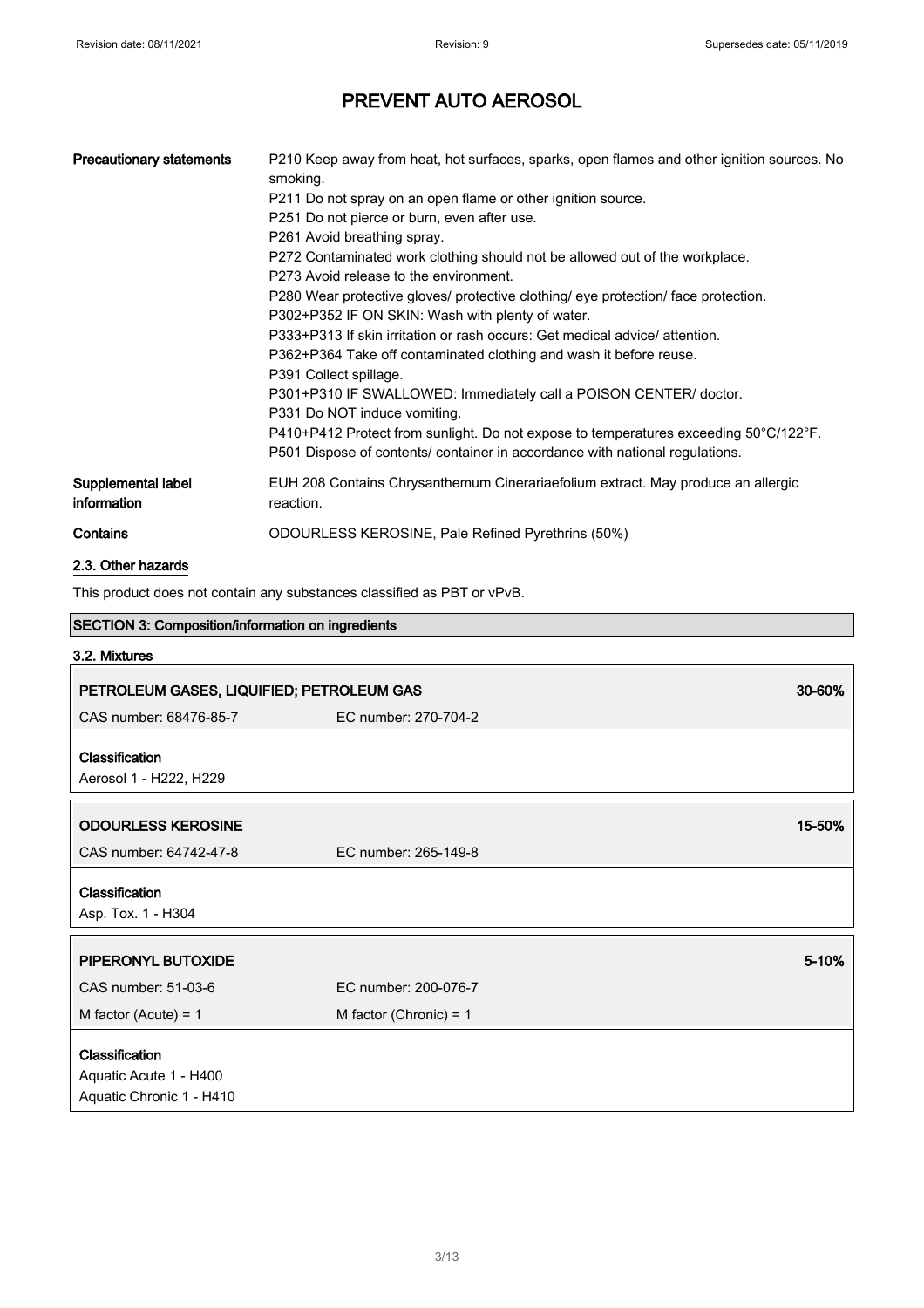| Pale Refined Pyrethrins (50%)          | $1 - 5%$                                                                                                                                                                                                                                                                                                                   |  |
|----------------------------------------|----------------------------------------------------------------------------------------------------------------------------------------------------------------------------------------------------------------------------------------------------------------------------------------------------------------------------|--|
| CAS number: -                          |                                                                                                                                                                                                                                                                                                                            |  |
| M factor (Acute) = $100$               | M factor (Chronic) = 100                                                                                                                                                                                                                                                                                                   |  |
| Classification                         |                                                                                                                                                                                                                                                                                                                            |  |
| <b>Acute Tox. 4 - H302</b>             |                                                                                                                                                                                                                                                                                                                            |  |
| Acute Tox. 4 - H332                    |                                                                                                                                                                                                                                                                                                                            |  |
| <b>Skin Sens. 1 - H317</b>             |                                                                                                                                                                                                                                                                                                                            |  |
| Asp. Tox. 1 - H304                     |                                                                                                                                                                                                                                                                                                                            |  |
| Aquatic Acute 1 - H400                 |                                                                                                                                                                                                                                                                                                                            |  |
| Aquatic Chronic 1 - H410               |                                                                                                                                                                                                                                                                                                                            |  |
|                                        | The full text for all hazard statements is displayed in Section 16.                                                                                                                                                                                                                                                        |  |
| <b>SECTION 4: First aid measures</b>   |                                                                                                                                                                                                                                                                                                                            |  |
| 4.1. Description of first aid measures |                                                                                                                                                                                                                                                                                                                            |  |
| <b>General information</b>             | Get medical attention if any discomfort continues. Show this Safety Data Sheet to the medical<br>personnel.                                                                                                                                                                                                                |  |
| Inhalation                             | Move affected person to fresh air and keep warm and at rest in a position comfortable for<br>breathing. Loosen tight clothing such as collar, tie or belt. Get medical attention if symptoms<br>are severe or persist.                                                                                                     |  |
| Ingestion                              | Rinse mouth thoroughly with water. Get medical advice/attention if you feel unwell. Do not<br>induce vomiting unless under the direction of medical personnel.                                                                                                                                                             |  |
| Skin contact                           | It is important to remove the substance from the skin immediately. In the event of any<br>sensitisation symptoms developing, ensure further exposure is avoided. Remove<br>contamination with soap and water or recognised skin cleansing agent. Get medical attention<br>if symptoms are severe or persist after washing. |  |
| Eye contact                            | Remove any contact lenses and open eyelids wide apart. Rinse with water. Get medical<br>attention if any discomfort continues.                                                                                                                                                                                             |  |
| <b>Protection of first aiders</b>      | First aid personnel should wear appropriate protective equipment during any rescue.                                                                                                                                                                                                                                        |  |
|                                        | 4.2. Most important symptoms and effects, both acute and delayed                                                                                                                                                                                                                                                           |  |
| <b>General information</b>             | The severity of the symptoms described will vary dependent on the concentration and the<br>length of exposure.                                                                                                                                                                                                             |  |
| Inhalation                             | Spray/mists may cause respiratory tract irritation.                                                                                                                                                                                                                                                                        |  |
|                                        |                                                                                                                                                                                                                                                                                                                            |  |

- Ingestion May cause sensitisation or allergic reactions in sensitive individuals. Due to the physical nature of this product, it is unlikely that ingestion will occur. Aspiration hazard if swallowed. Entry into the lungs following ingestion or vomiting may cause chemical pneumonitis.
- Skin contact May cause skin sensitisation or allergic reactions in sensitive individuals. Repeated exposure may cause skin dryness or cracking.

Eye contact May be slightly irritating to eyes. May cause discomfort.

4.3. Indication of any immediate medical attention and special treatment needed

Notes for the doctor Treat symptomatically. May cause sensitisation or allergic reactions in sensitive individuals.

SECTION 5: Firefighting measures

## 5.1. Extinguishing media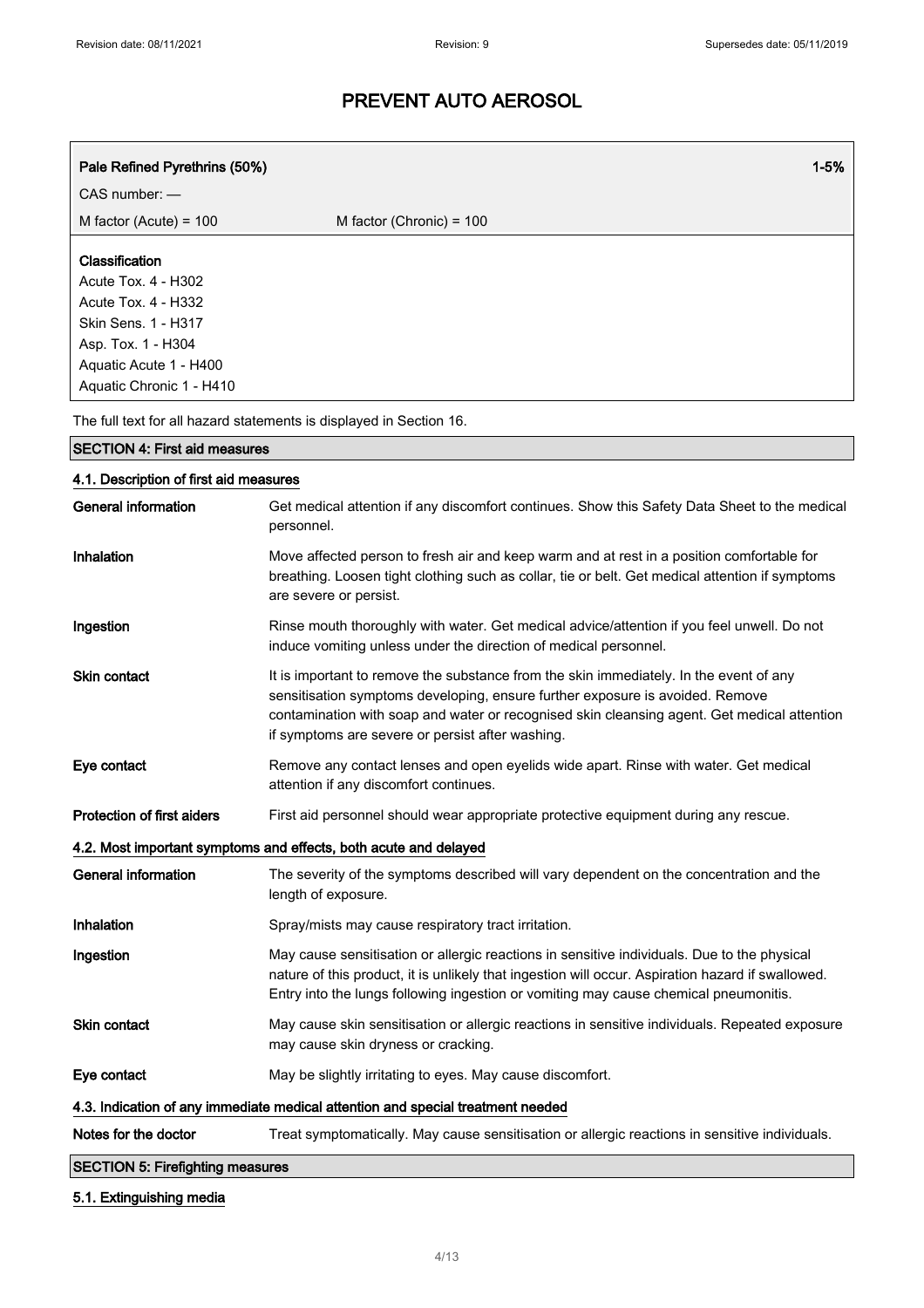| Suitable extinguishing media                               | The product is flammable. Extinguish with alcohol-resistant foam, carbon dioxide, dry powder<br>or water fog. Use fire-extinguishing media suitable for the surrounding fire.                                                                                                                                                                                                                                                                                                                                                                                                        |
|------------------------------------------------------------|--------------------------------------------------------------------------------------------------------------------------------------------------------------------------------------------------------------------------------------------------------------------------------------------------------------------------------------------------------------------------------------------------------------------------------------------------------------------------------------------------------------------------------------------------------------------------------------|
| Unsuitable extinguishing<br>media                          | Do not use water jet as an extinguisher, as this will spread the fire.                                                                                                                                                                                                                                                                                                                                                                                                                                                                                                               |
| 5.2. Special hazards arising from the substance or mixture |                                                                                                                                                                                                                                                                                                                                                                                                                                                                                                                                                                                      |
| Specific hazards                                           | Containers can burst violently or explode when heated, due to excessive pressure build-up.<br>Bursting aerosol containers may be propelled from a fire at high speed. If aerosol cans are<br>ruptured, care should be taken due to the rapid escape of the pressurised contents and<br>propellant. Vapours may form explosive mixtures with air.                                                                                                                                                                                                                                     |
| <b>Hazardous combustion</b><br>products                    | Thermal decomposition or combustion products may include the following substances:<br>Harmful gases or vapours.                                                                                                                                                                                                                                                                                                                                                                                                                                                                      |
| 5.3. Advice for firefighters                               |                                                                                                                                                                                                                                                                                                                                                                                                                                                                                                                                                                                      |
| Protective actions during<br>firefighting                  | Avoid breathing fire gases or vapours. Evacuate area. Cool containers exposed to heat with<br>water spray and remove them from the fire area if it can be done without risk. Cool containers<br>exposed to flames with water until well after the fire is out. If a leak or spill has not ignited, use<br>water spray to disperse vapours and protect men stopping the leak. Avoid discharge to the<br>aquatic environment. Control run-off water by containing and keeping it out of sewers and<br>watercourses. If risk of water pollution occurs, notify appropriate authorities. |
| Special protective equipment<br>for firefighters           | Wear positive-pressure self-contained breathing apparatus (SCBA) and appropriate protective<br>clothing. Firefighter's clothing conforming to European standard EN469 (including helmets,<br>protective boots and gloves) will provide a basic level of protection for chemical incidents.                                                                                                                                                                                                                                                                                           |
| <b>SECTION 6: Accidental release measures</b>              |                                                                                                                                                                                                                                                                                                                                                                                                                                                                                                                                                                                      |
|                                                            | 6.1. Personal precautions, protective equipment and emergency procedures                                                                                                                                                                                                                                                                                                                                                                                                                                                                                                             |
| <b>Personal precautions</b>                                | Wear protective clothing as described in Section 8 of this safety data sheet. No action shall be<br>taken without appropriate training or involving any personal risk. Do not touch or walk into<br>spilled material. Evacuate area. Risk of explosion. Provide adequate ventilation. No smoking,<br>sparks, flames or other sources of ignition near spillage. Promptly remove any clothing that<br>becomes contaminated. Avoid contact with skin and eyes.                                                                                                                         |
| 6.2. Environmental precautions                             |                                                                                                                                                                                                                                                                                                                                                                                                                                                                                                                                                                                      |
| <b>Environmental precautions</b>                           | Avoid discharge into drains or watercourses or onto the ground. Avoid discharge to the<br>aquatic environment.                                                                                                                                                                                                                                                                                                                                                                                                                                                                       |
| 6.3. Methods and material for containment and cleaning up  |                                                                                                                                                                                                                                                                                                                                                                                                                                                                                                                                                                                      |
| Methods for cleaning up                                    | Wear protective clothing as described in Section 8 of this safety data sheet. Clear up spills<br>immediately and dispose of waste safely. Eliminate all ignition sources if safe to do so. No<br>smoking, sparks, flames or other sources of ignition near spillage. Under normal conditions of<br>handling and storage, spillages from aerosol containers are unlikely. If aerosol cans are                                                                                                                                                                                         |

ruptured, care should be taken due to the rapid escape of the pressurised contents and propellant. Small Spillages: Wipe up with an absorbent cloth and dispose of waste safely. Large Spillages: If the product is soluble in water, dilute the spillage with water and mop it up. Alternatively, or if it is not water-soluble, absorb the spillage with an inert, dry material and place it in a suitable waste disposal container. Flush contaminated area with plenty of water. Wash thoroughly after dealing with a spillage. Dangerous for the environment. Do not empty into drains. For waste disposal, see Section 13.

## 6.4. Reference to other sections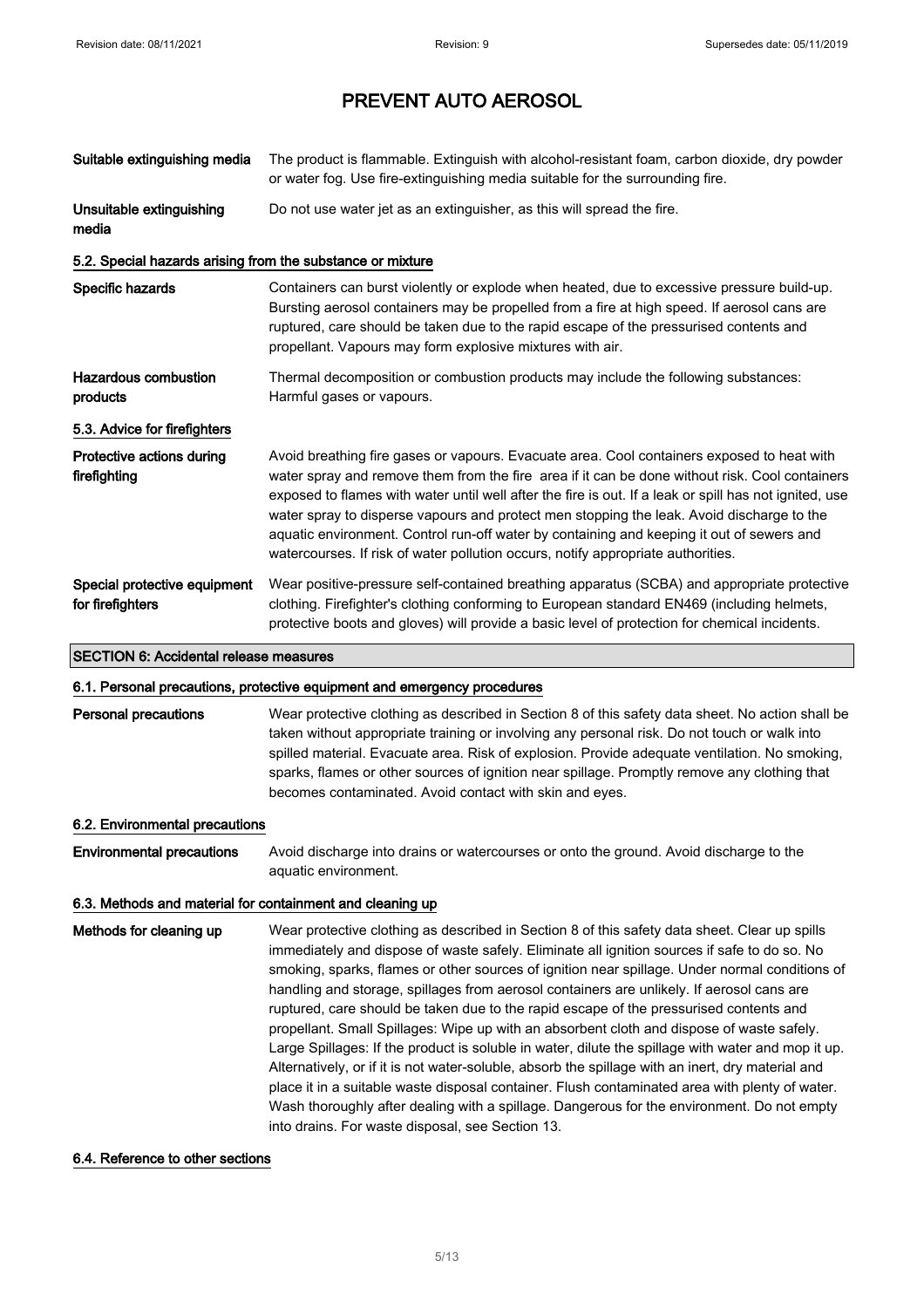Reference to other sections For personal protection, see Section 8. See Section 11 for additional information on health hazards. See Section 12 for additional information on ecological hazards. For waste disposal, see Section 13. SECTION 7: Handling and storage 7.1. Precautions for safe handling

| <b>Usage precautions</b>                                          | Read and follow manufacturer's recommendations. Wear protective clothing as described in        |  |
|-------------------------------------------------------------------|-------------------------------------------------------------------------------------------------|--|
|                                                                   | Section 8 of this safety data sheet. Keep away from food, drink and animal feeding stuffs.      |  |
|                                                                   | Avoid exposing aerosol containers to high temperatures or direct sunlight. The product is       |  |
|                                                                   | flammable. Keep away from heat, hot surfaces, sparks, open flames and other ignition            |  |
|                                                                   | sources. No smoking. Avoid discharge to the aquatic environment. Do not handle until all        |  |
|                                                                   | safety precautions have been read and understood. Do not handle broken packages without         |  |
|                                                                   | protective equipment. Do not reuse empty containers. Do not spray on an open flame or other     |  |
|                                                                   | ignition source. Do not pierce or burn, even after use. Spray will evaporate and cool rapidly   |  |
|                                                                   | and may cause frostbite or cold burns if in contact with skin. Avoid contact with eyes. Avoid   |  |
|                                                                   | inhalation of vapours and spray/mists.                                                          |  |
|                                                                   |                                                                                                 |  |
| Advice on general                                                 | Wash promptly if skin becomes contaminated. Take off contaminated clothing. Wash                |  |
| occupational hygiene                                              | contaminated clothing before reuse.                                                             |  |
| 7.2. Conditions for safe storage, including any incompatibilities |                                                                                                 |  |
| <b>Storage precautions</b>                                        | Store away from incompatible materials (see Section 10). Keep away from oxidising materials,    |  |
|                                                                   | heat and flames. Keep only in the original container. Keep container tightly closed, in a cool, |  |
|                                                                   | well ventilated place. Keep containers upright. Protect containers from damage. Protect from    |  |
|                                                                   | sunlight. Do not store near heat sources or expose to high temperatures. Do not expose to       |  |
|                                                                   | temperatures exceeding 50°C/122°F.                                                              |  |
| Storage class                                                     | Miscellaneous hazardous material storage.                                                       |  |
| 7.3. Specific end use(s)                                          |                                                                                                 |  |
| Specific end use(s)                                               | The identified uses for this product are detailed in Section 1.2.                               |  |
| Usage description                                                 | Pesticide                                                                                       |  |
| <b>SECTION 8: Exposure controls/Personal protection</b>           |                                                                                                 |  |
|                                                                   |                                                                                                 |  |

## 8.1. Control parameters

## ODOURLESS KEROSINE (CAS: 64742-47-8)

| DNEL              | Consumer - Oral: Long term systemic effects: 19 mg/kg                                                                                                                                                   |
|-------------------|---------------------------------------------------------------------------------------------------------------------------------------------------------------------------------------------------------|
| <b>PNEC</b>       | No PNEC available Substance is a hydrocarbon UVCB. Standard tests for this<br>endpoint are intended for single substances and are not<br>appropriate for the risk assessment of this complex substance. |
| مامسا سميم مسرومم |                                                                                                                                                                                                         |

## 8.2. Exposure controls

## Protective equipment



| Appropriate engineering | Provide adequate ventilation. Observe any occupational exposure limits for the product or                                                            |
|-------------------------|------------------------------------------------------------------------------------------------------------------------------------------------------|
| controls                | ingredients.                                                                                                                                         |
| Eye/face protection     | Unless the assessment indicates a higher degree of protection is required, the following<br>protection should be worn: Tight-fitting safety glasses. |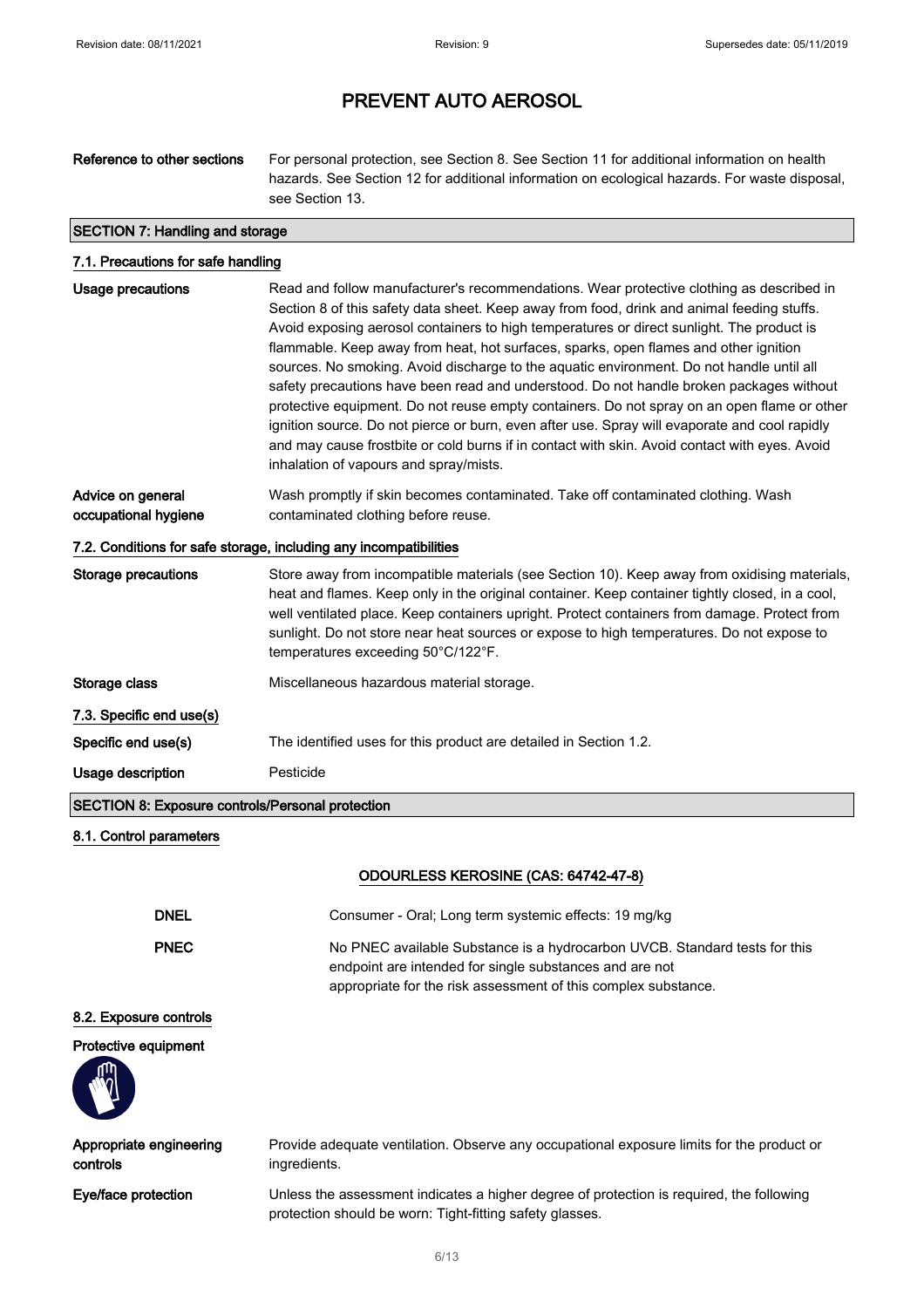| Hand protection                           | It is recommended that chemical-resistant, impervious gloves are worn. The most suitable<br>glove should be chosen in consultation with the glove supplier/manufacturer, who can provide<br>information about the breakthrough time of the glove material. To protect hands from<br>chemicals, gloves should comply with European Standard EN374. Considering the data<br>specified by the glove manufacturer, check during use that the gloves are retaining their<br>protective properties and change them as soon as any deterioration is detected. Frequent<br>changes are recommended. |
|-------------------------------------------|---------------------------------------------------------------------------------------------------------------------------------------------------------------------------------------------------------------------------------------------------------------------------------------------------------------------------------------------------------------------------------------------------------------------------------------------------------------------------------------------------------------------------------------------------------------------------------------------|
| Other skin and body<br>protection         | May cause skin sensitisation or allergic reactions in sensitive individuals. Wear appropriate<br>clothing to prevent repeated or prolonged skin contact.                                                                                                                                                                                                                                                                                                                                                                                                                                    |
| Hygiene measures                          | Wash after use and before eating, smoking and using the toilet. Do not eat, drink or smoke<br>when using this product.                                                                                                                                                                                                                                                                                                                                                                                                                                                                      |
| <b>Respiratory protection</b>             | Ensure all respiratory protective equipment is suitable for its intended use and is 'CE'-marked.<br>Check that the respirator fits tightly and the filter is changed regularly. Gas and combination<br>filter cartridges should comply with European Standard EN14387. Full face mask respirators<br>with replaceable filter cartridges should comply with European Standard EN136. Half mask<br>and quarter mask respirators with replaceable filter cartridges should comply with European<br>Standard EN140.                                                                             |
| <b>Environmental exposure</b><br>controls | Keep container tightly sealed when not in use. Emissions from ventilation or work process<br>equipment should be checked to ensure they comply with the requirements of environmental<br>protection legislation. In some cases, fume scrubbers, filters or engineering modifications to<br>the process equipment will be necessary to reduce emissions to acceptable levels.                                                                                                                                                                                                                |

## SECTION 9: Physical and chemical properties

| 9.1. Information on basic physical and chemical properties |                           |
|------------------------------------------------------------|---------------------------|
| Appearance                                                 | Aerosol.                  |
| Colour                                                     | No information available  |
| Odour                                                      | No information available. |
| Odour threshold                                            | No information available. |
| рH                                                         | No information available. |
| <b>Melting point</b>                                       | No information available. |
| Initial boiling point and range                            | No information available. |
| Flash point                                                | <b>Highly Flammable</b>   |
| <b>Evaporation rate</b>                                    | No information available. |
| <b>Evaporation factor</b>                                  | No information available. |
| Flammability (solid, gas)                                  | No information available. |
| Upper/lower flammability or<br>explosive limits            | No information available. |
| Other flammability                                         | No information available. |
| Vapour pressure                                            | No information available. |
| Vapour density                                             | No information available. |
| <b>Relative density</b>                                    | No information available. |
| <b>Bulk density</b>                                        | No information available. |
| Solubility(ies)                                            | No information available. |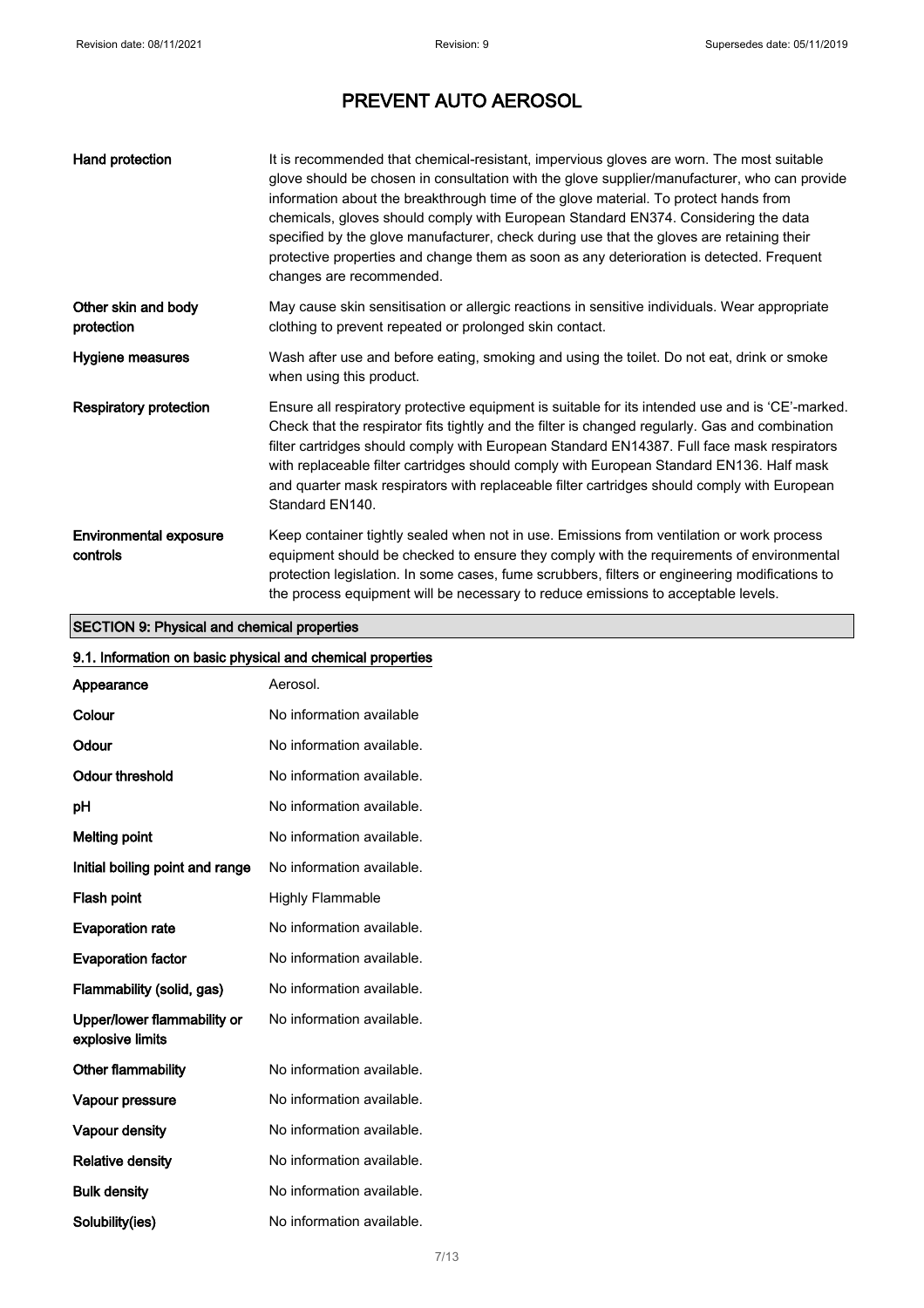| <b>Partition coefficient</b>                                        | No information available.                                                                                                                                               |
|---------------------------------------------------------------------|-------------------------------------------------------------------------------------------------------------------------------------------------------------------------|
| Auto-ignition temperature                                           | No information available.                                                                                                                                               |
| <b>Decomposition Temperature</b>                                    | No information available.                                                                                                                                               |
| <b>Viscosity</b>                                                    | No information available.                                                                                                                                               |
| <b>Explosive properties</b>                                         | No information available.                                                                                                                                               |
| Explosive under the influence<br>of a flame                         | No information available.                                                                                                                                               |
| <b>Oxidising properties</b>                                         | Not determined.                                                                                                                                                         |
| 9.2. Other information                                              |                                                                                                                                                                         |
| SECTION 10: Stability and reactivity                                |                                                                                                                                                                         |
| 10.1. Reactivity                                                    |                                                                                                                                                                         |
| Reactivity                                                          | See the other subsections of this section for further details.                                                                                                          |
| 10.2. Chemical stability                                            |                                                                                                                                                                         |
| <b>Stability</b>                                                    | Stable at normal ambient temperatures and when used as recommended. Stable under the<br>prescribed storage conditions.                                                  |
| 10.3. Possibility of hazardous reactions                            |                                                                                                                                                                         |
| Possibility of hazardous<br>reactions                               | The following materials may react strongly with the product: Oxidising agents.                                                                                          |
| 10.4. Conditions to avoid                                           |                                                                                                                                                                         |
| <b>Conditions to avoid</b>                                          | Avoid exposing aerosol containers to high temperatures or direct sunlight. Pressurised<br>container: may burst if heated                                                |
| 10.5. Incompatible materials                                        |                                                                                                                                                                         |
| <b>Materials to avoid</b>                                           | No specific material or group of materials is likely to react with the product to produce a<br>hazardous situation.                                                     |
| 10.6. Hazardous decomposition products                              |                                                                                                                                                                         |
| Hazardous decomposition<br>products                                 | Does not decompose when used and stored as recommended. Thermal decomposition or<br>combustion products may include the following substances: Harmful gases or vapours. |
| <b>SECTION 11: Toxicological information</b>                        |                                                                                                                                                                         |
| 11.1. Information on toxicological effects                          |                                                                                                                                                                         |
| Acute toxicity - oral                                               |                                                                                                                                                                         |
| Notes (oral LD <sub>50</sub> )                                      | Based on available data the classification criteria are not met.                                                                                                        |
| ATE oral (mg/kg)                                                    | 25,000.0                                                                                                                                                                |
| Acute toxicity - dermal<br>Notes (dermal LD <sub>50</sub> )         | Based on available data the classification criteria are not met.                                                                                                        |
| Acute toxicity - inhalation<br>Notes (inhalation LC <sub>50</sub> ) | Based on available data the classification criteria are not met.                                                                                                        |
| ATE inhalation (vapours mg/l)                                       | 550.0                                                                                                                                                                   |
| Skin corrosion/irritation                                           |                                                                                                                                                                         |
| Animal data                                                         | Based on available data the classification criteria are not met.                                                                                                        |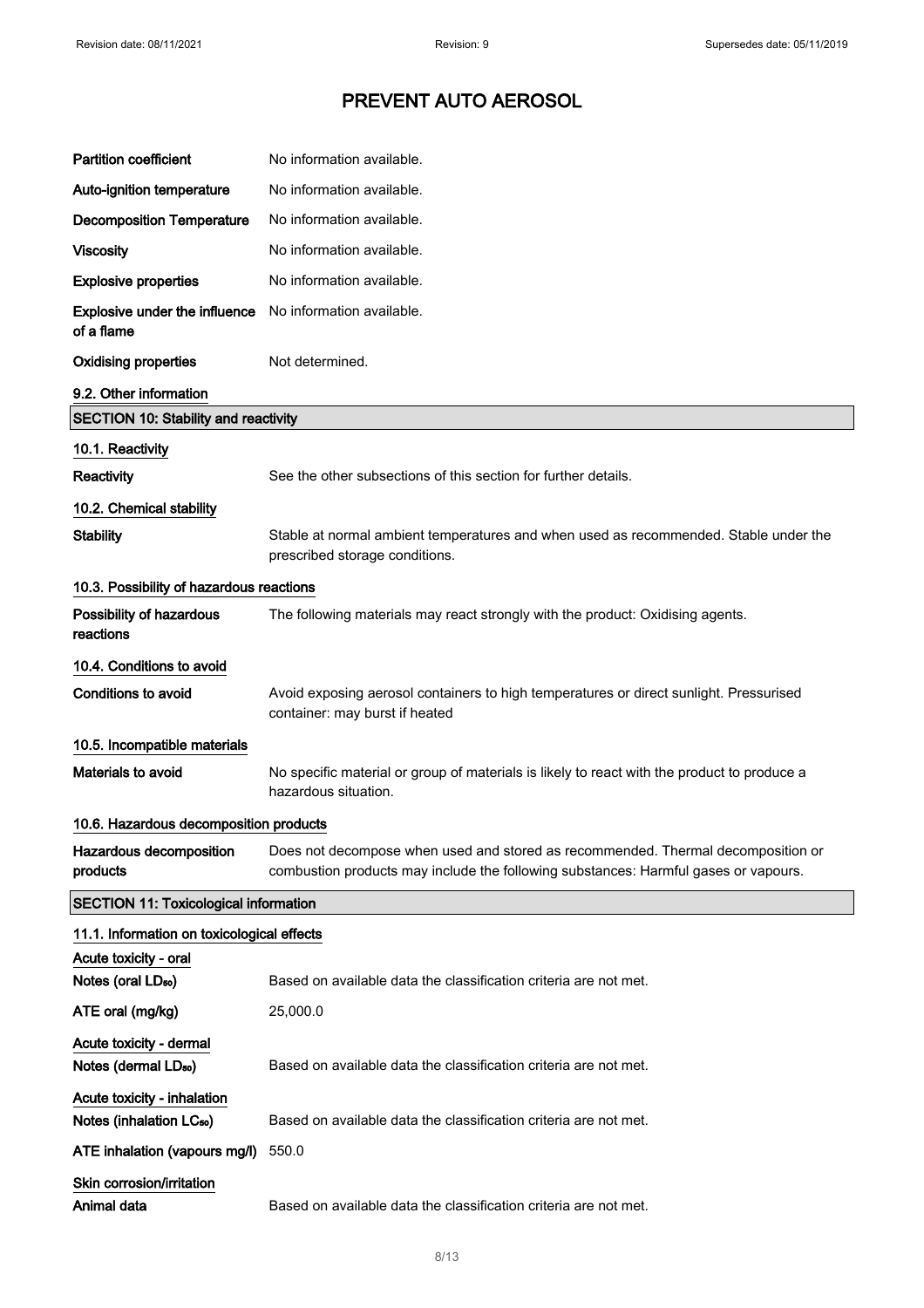| Serious eye damage/irritation                      |                                                                                                                                                                                                                                                                                          |
|----------------------------------------------------|------------------------------------------------------------------------------------------------------------------------------------------------------------------------------------------------------------------------------------------------------------------------------------------|
| Serious eye damage/irritation                      | Based on available data the classification criteria are not met.                                                                                                                                                                                                                         |
| Respiratory sensitisation                          |                                                                                                                                                                                                                                                                                          |
| <b>Respiratory sensitisation</b>                   | Based on available data the classification criteria are not met.                                                                                                                                                                                                                         |
| <b>Skin sensitisation</b>                          |                                                                                                                                                                                                                                                                                          |
| <b>Skin sensitisation</b>                          | May cause skin sensitisation or allergic reactions in sensitive individuals.                                                                                                                                                                                                             |
| Germ cell mutagenicity                             |                                                                                                                                                                                                                                                                                          |
| Genotoxicity - in vitro                            | Based on available data the classification criteria are not met.                                                                                                                                                                                                                         |
| Carcinogenicity                                    |                                                                                                                                                                                                                                                                                          |
| Carcinogenicity                                    | Based on available data the classification criteria are not met.                                                                                                                                                                                                                         |
| <b>IARC</b> carcinogenicity                        | None of the ingredients are listed or exempt.                                                                                                                                                                                                                                            |
| Reproductive toxicity                              |                                                                                                                                                                                                                                                                                          |
| Reproductive toxicity - fertility                  | Based on available data the classification criteria are not met.                                                                                                                                                                                                                         |
| Reproductive toxicity -                            | Based on available data the classification criteria are not met.                                                                                                                                                                                                                         |
| development                                        |                                                                                                                                                                                                                                                                                          |
| Specific target organ toxicity - single exposure   |                                                                                                                                                                                                                                                                                          |
| STOT - single exposure                             | Not classified as a specific target organ toxicant after a single exposure.                                                                                                                                                                                                              |
| Specific target organ toxicity - repeated exposure |                                                                                                                                                                                                                                                                                          |
| STOT - repeated exposure                           | Not classified as a specific target organ toxicant after repeated exposure.                                                                                                                                                                                                              |
| <b>Aspiration hazard</b>                           |                                                                                                                                                                                                                                                                                          |
| <b>Aspiration hazard</b>                           | Asp. Tox. 1 - H304 May be fatal if swallowed and enters airways. Pneumonia may be the<br>result if vomited material containing solvents reaches the lungs.                                                                                                                               |
|                                                    |                                                                                                                                                                                                                                                                                          |
| <b>General information</b>                         | The severity of the symptoms described will vary dependent on the concentration and the<br>length of exposure.                                                                                                                                                                           |
| Inhalation                                         | Spray/mists may cause respiratory tract irritation.                                                                                                                                                                                                                                      |
| Ingestion                                          | May cause sensitisation or allergic reactions in sensitive individuals. Due to the physical<br>nature of this product, it is unlikely that ingestion will occur. Aspiration hazard if swallowed.<br>Entry into the lungs following ingestion or vomiting may cause chemical pneumonitis. |
| <b>Skin contact</b>                                | May cause skin sensitisation or allergic reactions in sensitive individuals. Repeated exposure<br>may cause skin dryness or cracking.                                                                                                                                                    |
| Eye contact                                        | May be slightly irritating to eyes. May cause discomfort.                                                                                                                                                                                                                                |
| Route of exposure                                  | Ingestion Inhalation Skin and/or eye contact                                                                                                                                                                                                                                             |
| <b>Target organs</b>                               | No specific target organs known.                                                                                                                                                                                                                                                         |
| <b>Medical considerations</b>                      | Skin disorders and allergies.                                                                                                                                                                                                                                                            |
| <b>SECTION 12: Ecological information</b>          |                                                                                                                                                                                                                                                                                          |
| <b>Ecotoxicity</b>                                 | Toxic to aquatic life with long lasting effects.                                                                                                                                                                                                                                         |
| 12.1. Toxicity                                     |                                                                                                                                                                                                                                                                                          |
|                                                    |                                                                                                                                                                                                                                                                                          |

Toxicity **Aquatic Acute 1 - H400 Very toxic to aquatic life. Aquatic Chronic 1 - H410 Very toxic to** aquatic life with long lasting effects.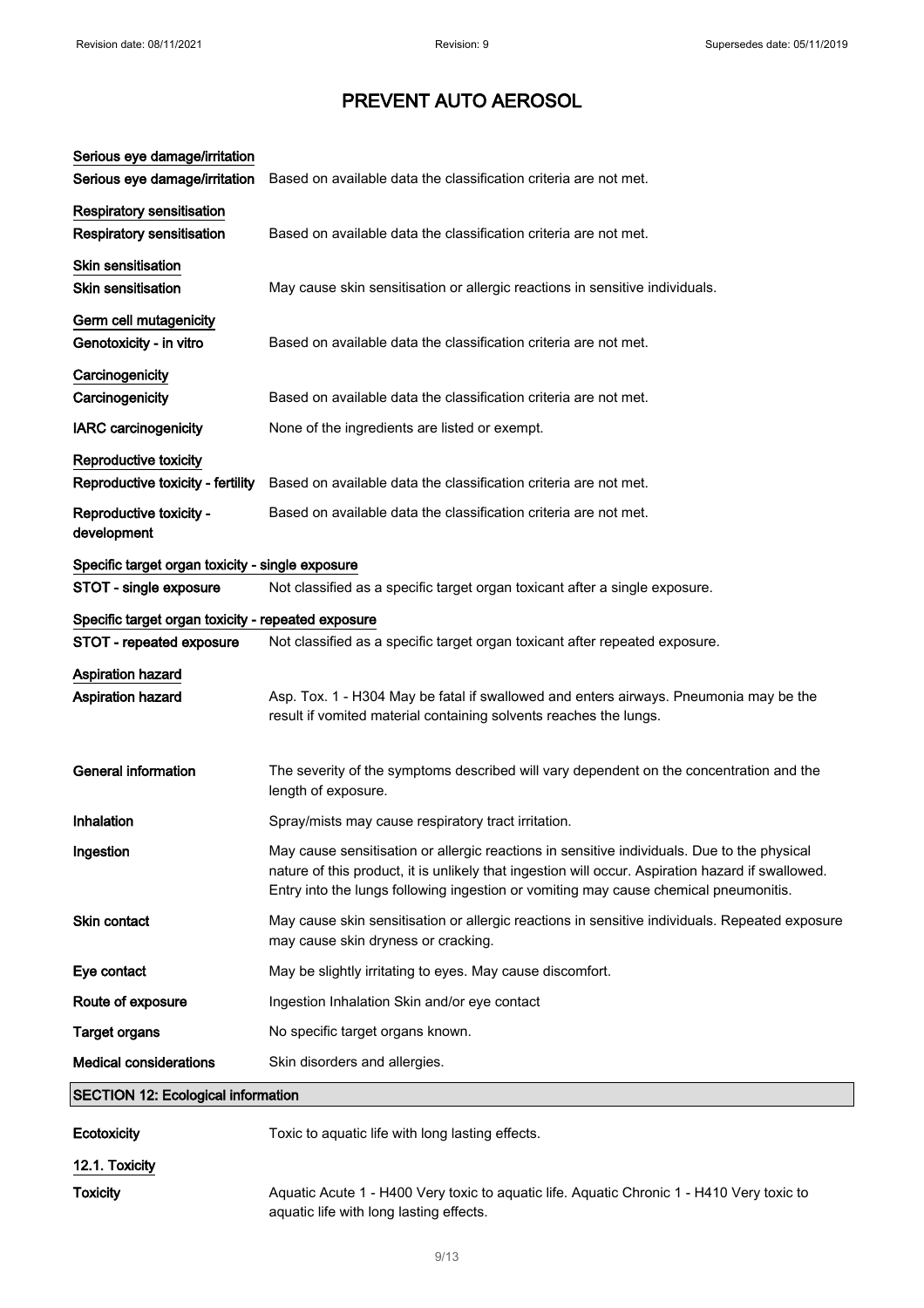| 12.2. Persistence and degradability        |                                                                                                                                                                                                                                                                                                                                                                                                                                                                                                                           |  |
|--------------------------------------------|---------------------------------------------------------------------------------------------------------------------------------------------------------------------------------------------------------------------------------------------------------------------------------------------------------------------------------------------------------------------------------------------------------------------------------------------------------------------------------------------------------------------------|--|
|                                            | Persistence and degradability The degradability of the product is not known.                                                                                                                                                                                                                                                                                                                                                                                                                                              |  |
| 12.3. Bioaccumulative potential            |                                                                                                                                                                                                                                                                                                                                                                                                                                                                                                                           |  |
| <b>Bioaccumulative potential</b>           | No data available on bioaccumulation.                                                                                                                                                                                                                                                                                                                                                                                                                                                                                     |  |
| <b>Partition coefficient</b>               | No information available.                                                                                                                                                                                                                                                                                                                                                                                                                                                                                                 |  |
| 12.4. Mobility in soil                     |                                                                                                                                                                                                                                                                                                                                                                                                                                                                                                                           |  |
| <b>Mobility</b>                            | The product contains volatile organic compounds (VOCs) which will evaporate easily from all<br>surfaces.                                                                                                                                                                                                                                                                                                                                                                                                                  |  |
| 12.5. Results of PBT and vPvB assessment   |                                                                                                                                                                                                                                                                                                                                                                                                                                                                                                                           |  |
| 12.6. Other adverse effects                |                                                                                                                                                                                                                                                                                                                                                                                                                                                                                                                           |  |
| Other adverse effects                      | None known.                                                                                                                                                                                                                                                                                                                                                                                                                                                                                                               |  |
| <b>Toxicity of ingredients</b>             |                                                                                                                                                                                                                                                                                                                                                                                                                                                                                                                           |  |
| <b>SECTION 13: Disposal considerations</b> |                                                                                                                                                                                                                                                                                                                                                                                                                                                                                                                           |  |
| 13.1. Waste treatment methods              |                                                                                                                                                                                                                                                                                                                                                                                                                                                                                                                           |  |
| <b>General information</b>                 | The generation of waste should be minimised or avoided wherever possible. Reuse or recycle<br>products wherever possible. This material and its container must be disposed of in a safe<br>way. When handling waste, the safety precautions applying to handling of the product should<br>be considered. Care should be taken when handling emptied containers that have not been<br>thoroughly cleaned or rinsed out. Empty containers or liners may retain some product<br>residues and hence be potentially hazardous. |  |
| <b>Disposal methods</b>                    | Do not empty into drains. Empty containers must not be punctured or incinerated because of<br>the risk of an explosion. Dispose of surplus products and those that cannot be recycled via a<br>licensed waste disposal contractor. Waste, residues, empty containers, discarded work<br>clothes and contaminated cleaning materials should be collected in designated containers,<br>labelled with their contents.                                                                                                        |  |
| Waste class                                | Waste disposal key number from EWC is 20 01 19 (Pesticides)                                                                                                                                                                                                                                                                                                                                                                                                                                                               |  |
| <b>SECTION 14: Transport information</b>   |                                                                                                                                                                                                                                                                                                                                                                                                                                                                                                                           |  |
| General                                    | For limited quantity packaging/limited load information, consult the relevant modal<br>documentation using the data shown in this section.                                                                                                                                                                                                                                                                                                                                                                                |  |
| 14.1. UN number                            |                                                                                                                                                                                                                                                                                                                                                                                                                                                                                                                           |  |
| UN No. (ADR/RID)                           | 1950                                                                                                                                                                                                                                                                                                                                                                                                                                                                                                                      |  |
| UN No. (IMDG)                              | 1950                                                                                                                                                                                                                                                                                                                                                                                                                                                                                                                      |  |
| UN No. (ICAO)                              | 1950                                                                                                                                                                                                                                                                                                                                                                                                                                                                                                                      |  |
| UN No. (ADN)                               | 1950                                                                                                                                                                                                                                                                                                                                                                                                                                                                                                                      |  |
| 14.2. UN proper shipping name              |                                                                                                                                                                                                                                                                                                                                                                                                                                                                                                                           |  |
| Proper shipping name<br>(ADR/RID)          | <b>AEROSOLS</b>                                                                                                                                                                                                                                                                                                                                                                                                                                                                                                           |  |
|                                            | Proper shipping name (IMDG) AEROSOLS (CONTAINS Pale Refined Pyrethrins (50%), PIPERONYL BUTOXIDE)                                                                                                                                                                                                                                                                                                                                                                                                                         |  |
| Proper shipping name (ICAO) AEROSOLS       |                                                                                                                                                                                                                                                                                                                                                                                                                                                                                                                           |  |
| Proper shipping name (ADN)                 | <b>AEROSOLS</b>                                                                                                                                                                                                                                                                                                                                                                                                                                                                                                           |  |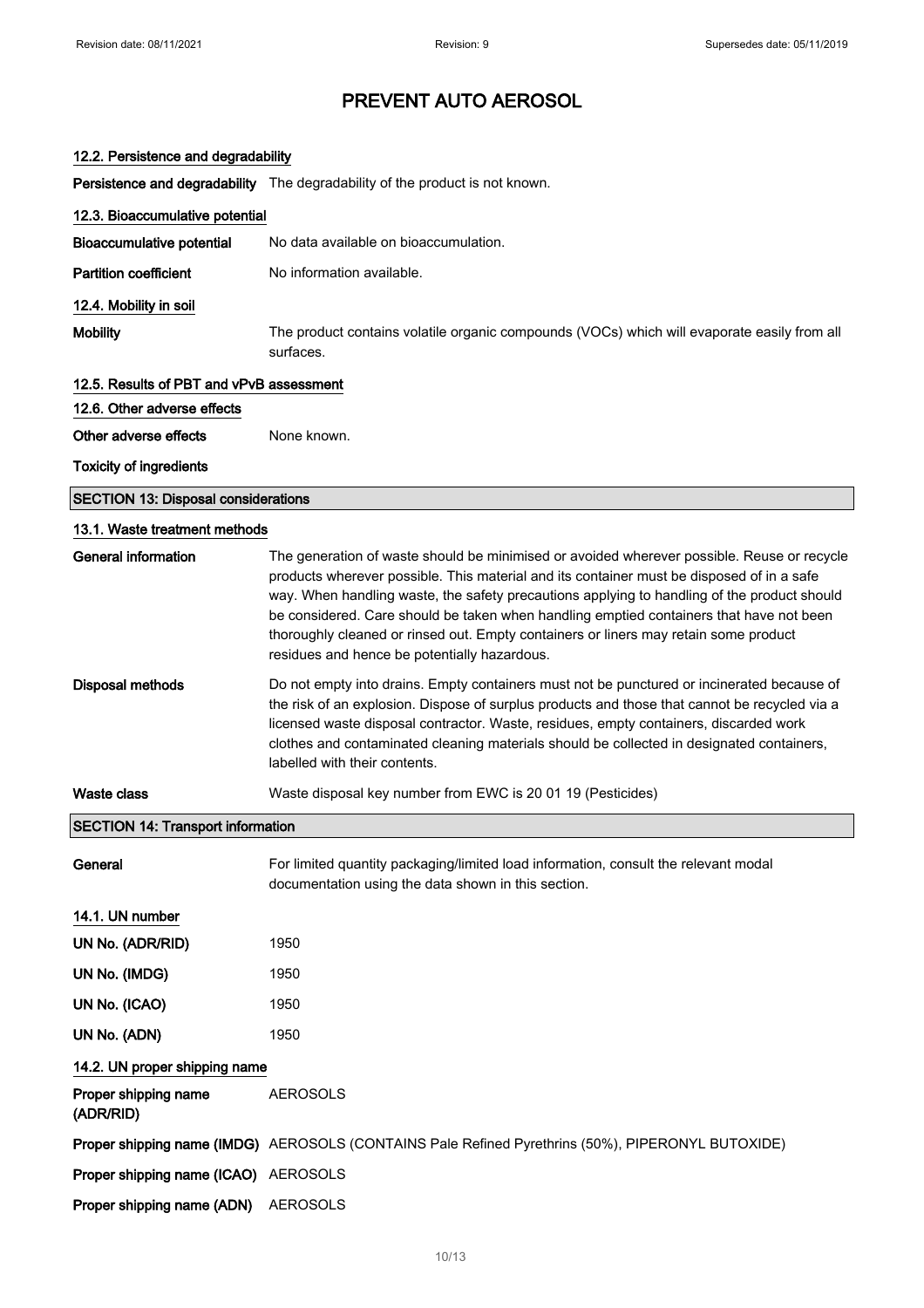## 14.3. Transport hazard class(es)

| <b>ADR/RID class</b>               | 21             |
|------------------------------------|----------------|
| <b>ADR/RID classification code</b> | 5F             |
| <b>ADR/RID label</b>               | 2.1            |
| <b>IMDG class</b>                  | 2 <sub>1</sub> |
| ICAO class/division                | 21             |
| <b>ADN class</b>                   | 21             |

## Transport labels



| 14.4. Packing group          |      |  |
|------------------------------|------|--|
| <b>ADR/RID packing group</b> | None |  |
| <b>IMDG packing group</b>    | None |  |
| ICAO packing group           | None |  |
| ADN packing group            | None |  |
|                              |      |  |

## 14.5. Environmental hazards

#### Environmentally hazardous substance/marine pollutant



## 14.6. Special precautions for user

Always transport in closed containers that are upright and secure. Ensure that persons transporting the product know what to do in the event of an accident or spillage.

| EmS                     | $F-D, S-U$ |
|-------------------------|------------|
| ADR transport category  | 2          |
| Tunnel restriction code | (D)        |
|                         |            |

## 14.7. Transport in bulk according to Annex II of MARPOL and the IBC Code

Transport in bulk according to Not applicable. Annex II of MARPOL 73/78 and the IBC Code

## SECTION 15: Regulatory information

#### 15.1. Safety, health and environmental regulations/legislation specific for the substance or mixture

National regulations **Health and Safety at Work etc. Act 1974 (as amended).** The Carriage of Dangerous Goods and Use of Transportable Pressure Equipment Regulations 2009 (SI 2009 No. 1348) (as amended) ["CDG 2009"]. EH40/2005 Workplace exposure limits. The Aerosol Dispensers Regulations 2009 (SI 2009 No. 2824).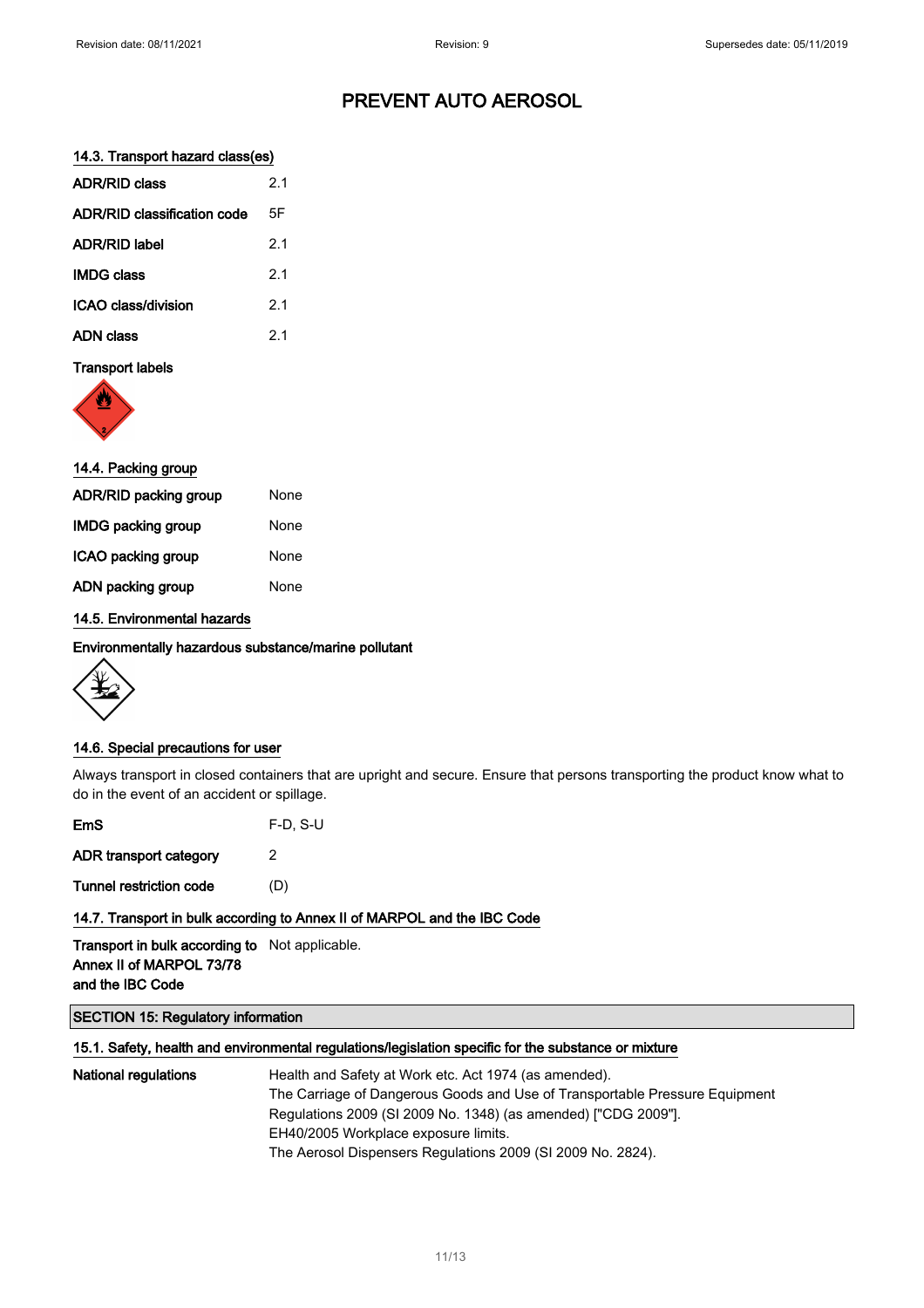EU legislation Regulation (EC) No 1907/2006 of the European Parliament and of the Council of 18 December 2006 concerning the Registration, Evaluation, Authorisation and Restriction of Chemicals (REACH) (as amended). Commission Regulation (EU) No 2015/830 of 28 May 2015. Regulation (EC) No 1272/2008 of the European Parliament and of the Council of 16 December 2008 on classification, labelling and packaging of substances and mixtures (as amended). Council Directive of 20 May 1975 on the approximation of the laws of the Member States relating to aerosol dispensers (75/324/EEC) (as amended).

## 15.2. Chemical safety assessment

No chemical safety assessment has been carried out.

## Inventories

## EU - EINECS/ELINCS

None of the ingredients are listed or exempt.

| <b>SECTION 16: Other information</b>                                          |                                                                                                                                                                                                                                                                                                                                                                                                                               |
|-------------------------------------------------------------------------------|-------------------------------------------------------------------------------------------------------------------------------------------------------------------------------------------------------------------------------------------------------------------------------------------------------------------------------------------------------------------------------------------------------------------------------|
| Abbreviations and acronyms<br>used in the safety data sheet                   | ADR: European Agreement concerning the International Carriage of Dangerous Goods by<br>Road.                                                                                                                                                                                                                                                                                                                                  |
|                                                                               | ADN: European Agreement concerning the International Carriage of Dangerous Goods by<br>Inland Waterways.                                                                                                                                                                                                                                                                                                                      |
|                                                                               | RID: European Agreement concerning the International Carriage of Dangerous Goods by<br>Rail.                                                                                                                                                                                                                                                                                                                                  |
|                                                                               | IATA: International Air Transport Association.                                                                                                                                                                                                                                                                                                                                                                                |
|                                                                               | ICAO: Technical Instructions for the Safe Transport of Dangerous Goods by Air.                                                                                                                                                                                                                                                                                                                                                |
|                                                                               | IMDG: International Maritime Dangerous Goods.                                                                                                                                                                                                                                                                                                                                                                                 |
|                                                                               | CAS: Chemical Abstracts Service.<br>ATE: Acute Toxicity Estimate.                                                                                                                                                                                                                                                                                                                                                             |
|                                                                               | LC <sub>50</sub> : Lethal Concentration to 50 % of a test population.                                                                                                                                                                                                                                                                                                                                                         |
|                                                                               | LD <sub>50</sub> : Lethal Dose to 50% of a test population (Median Lethal Dose).                                                                                                                                                                                                                                                                                                                                              |
|                                                                               | EC <sub>50</sub> : 50% of maximal Effective Concentration.                                                                                                                                                                                                                                                                                                                                                                    |
|                                                                               | PBT: Persistent, Bioaccumulative and Toxic substance.                                                                                                                                                                                                                                                                                                                                                                         |
|                                                                               | vPvB: Very Persistent and Very Bioaccumulative.                                                                                                                                                                                                                                                                                                                                                                               |
| <b>Classification abbreviations</b><br>and acronyms                           | Aerosol = Aerosol<br>Skin Sens. = Skin sensitisation<br>Aquatic Acute = Hazardous to the aquatic environment (acute)<br>Aquatic Chronic = Hazardous to the aquatic environment (chronic)                                                                                                                                                                                                                                      |
| <b>General information</b>                                                    | The information contained in this Safety Data Sheet is believed to be true and correct, as of<br>the issue date. The accuracy and completeness of this information and any<br>recommendations, or suggestions are made without warranty or guarantee. Since the<br>conditions of use are beyond the control of our company, it is the responsibility of the user to<br>determine the conditions of safe use for this product. |
| <b>Classification procedures</b><br>according to Regulation (EC)<br>1272/2008 | Asp. Tox. 1 - H304: Skin Sens. 1 - H317: Aquatic Acute 1 - H400: Aquatic Chronic 1 - H410:<br>Aerosol 1 - H222, H229:                                                                                                                                                                                                                                                                                                         |
| <b>Training advice</b>                                                        | Only trained personnel should use this material.                                                                                                                                                                                                                                                                                                                                                                              |
| <b>Revision comments</b>                                                      | Risks recalculated to ensure data is up to date                                                                                                                                                                                                                                                                                                                                                                               |
| <b>Revision date</b>                                                          | 08/11/2021                                                                                                                                                                                                                                                                                                                                                                                                                    |
| Revision                                                                      | 9                                                                                                                                                                                                                                                                                                                                                                                                                             |